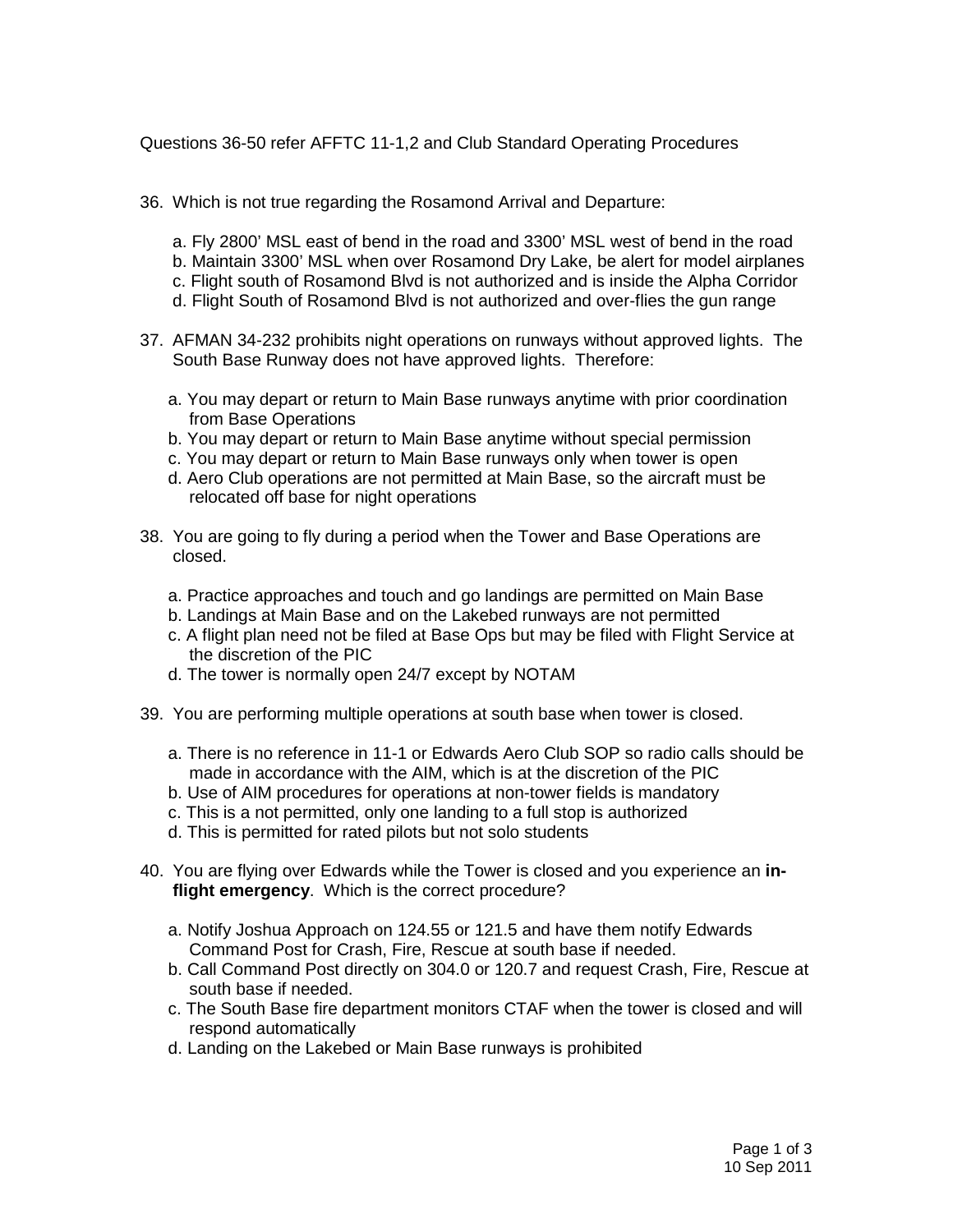- 41. You are planning to make a flight to Laughlin (which is 168 NM East of EDW) for a cross-country. Which departure route should you flight plan for?
	- a. Rosamond
	- b. Lancaster
	- c. Hwy 58
	- d. Alternate Hwy 58
- 42. SPORT and Tower are closed. You decide to go look around in R-2515 to see the working areas you hear so much about but never get to see.
	- a. This is OK since the restricted area is cold when SPORT is closed
	- b. This is OK only if Joshua Approach specifically approves it since they are the controlling agency when SPORT is closed
	- c. This is OK. Clearance from Joshua Approach is not needed since Aero Club aircraft have approval to operate in R-2515
	- d. This is **not** OK, R-2515 is always hot and Aero Club aircraft must remain clear
- 43. Departures from South Base Rwy 6:
	- a. may be made from either mid-field taxiway
	- b. may be made from the western mid-field taxiway only
	- c. **must** be made from the approach end only
	- d. may be made at the western mid-field taxiway or the PIC may back-taxi as far as desired
- 44. The traffic pattern at South Base:
	- a. is at 2800' MSL (500' AGL), left traffic
	- b. is at 1000' AGL, left traffic for 24, right traffic for 6
	- c. is 500' below the traffic pattern for Main Base and 500' above the ground
	- d. will be specified by the tower (when open) based on the type of aircraft
- 45. The wind is 080 at 9 knots. You report Bend-in-the–Road to tower and they advise you to report entering downwind for South Base runway 24. You call back to request runway 6 at South Base.
	- a. they approve it because they made a mistake since the active runway has a tailwind.
	- b. they will approve it if you clarify that your aircraft can not handle such a tailwind
	- c. they disapprove it. It is standard procedure if the tailwind is less than 10 knots, so you must land on 24
	- d. they disapprove it, so you must divert to another airport per Aero Club SOP